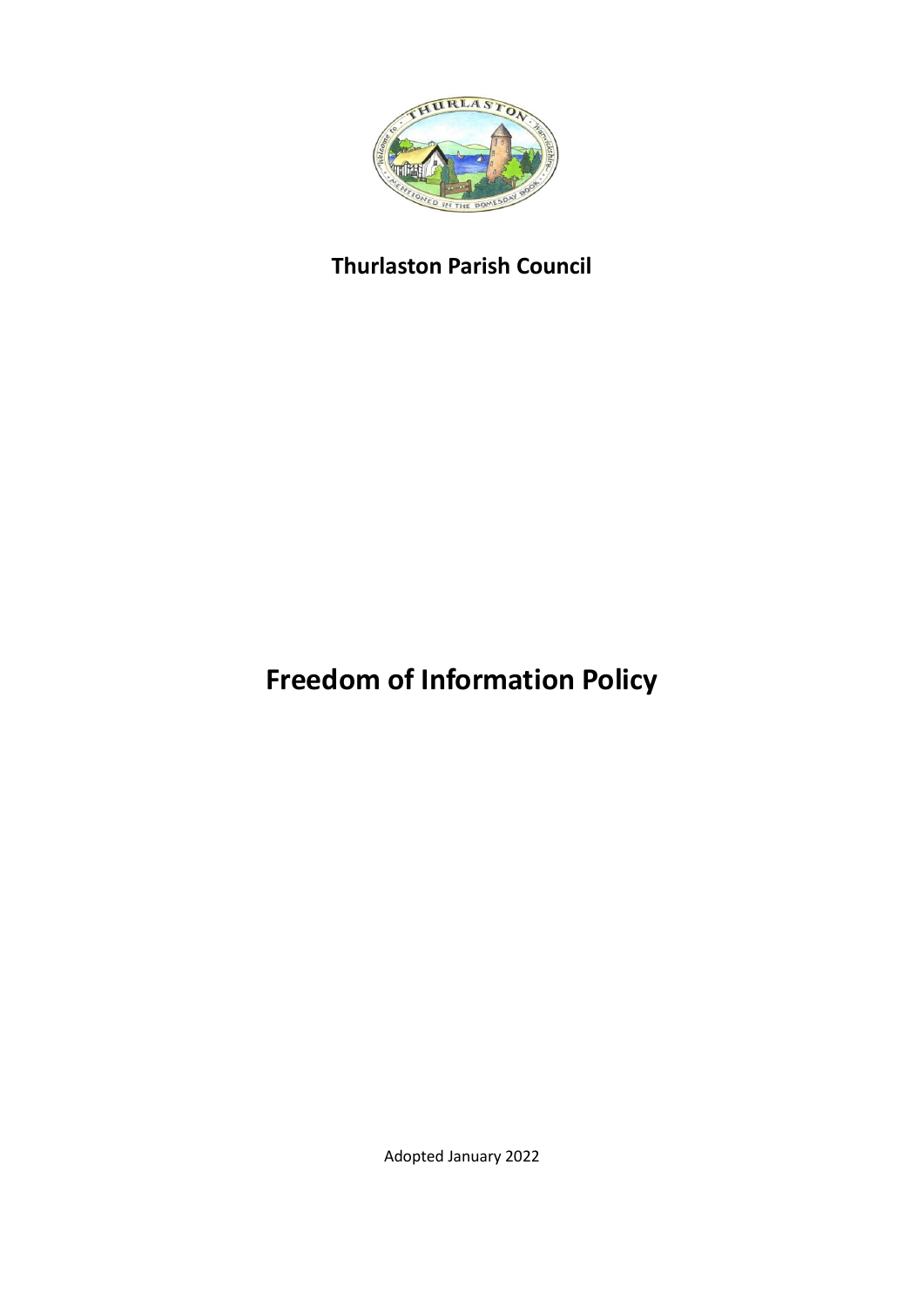| <b>Version</b> | Author         | Date     | <b>Review date</b> |
|----------------|----------------|----------|--------------------|
| v1             | Keith Boardman | Sep 2019 | Sep 2021           |
| V2             | Keith Boardman | Jan 2022 | Jan 2025           |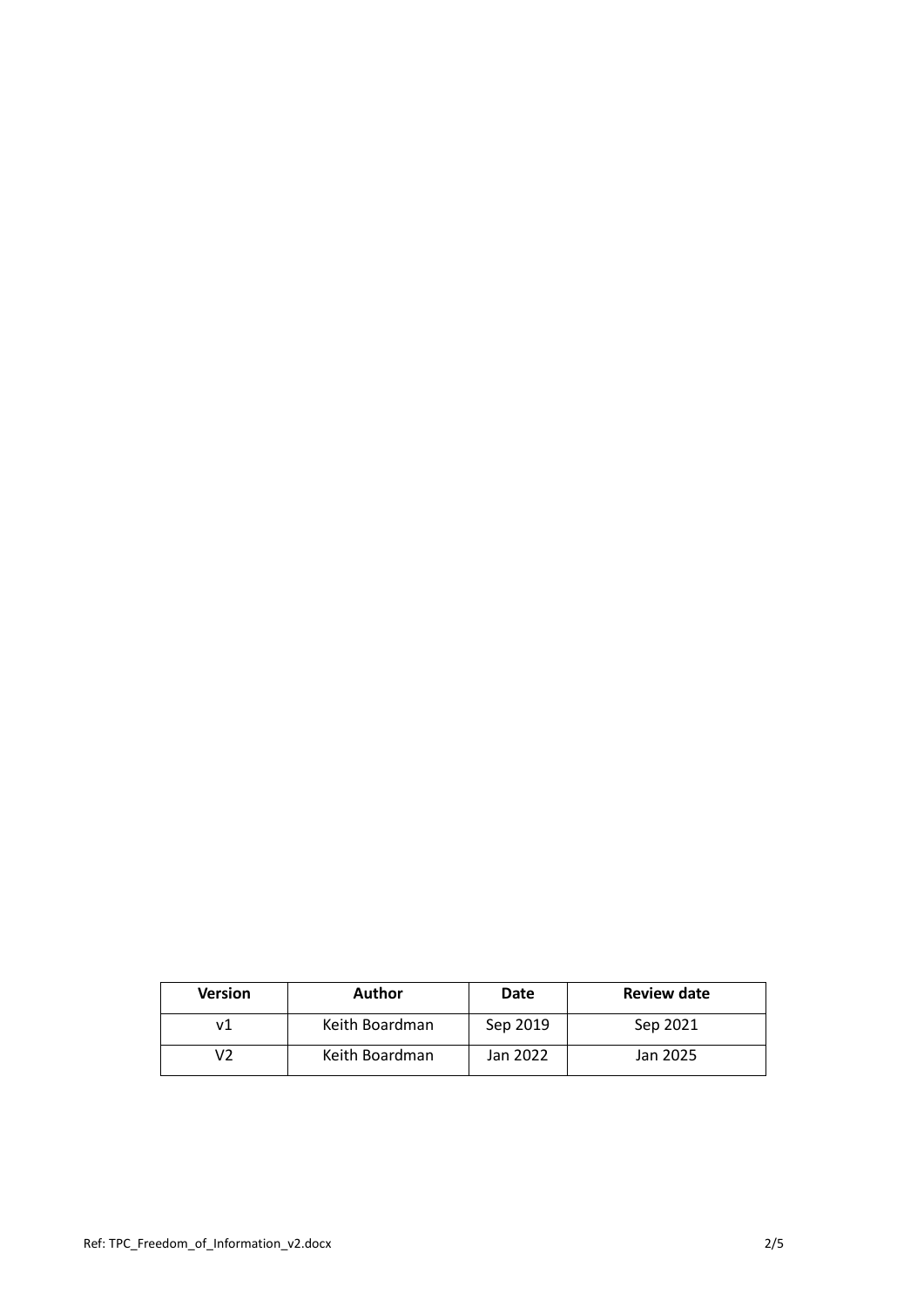## **1. Freedom of Information Principles**

Thurlaston Parish Council (TPC) recognises its responsibility to comply with the Freedom of Information Act 2000. This document does not attempt to cover all aspects of the Act<sup>1</sup>; it does however ensure the basic requirements of the Act as related to TPC are appropriately addressed and adopted by TPC.

TPC is committed to being open and transparent about the work that it does and services that it provides for the local community. The Parish Council will make as much information available as possible, to promote a greater awareness and understanding of the Council's policies, decisions and actions.

Under the FOI the Parish Council has two main responsibilities:

- Make available a Publication Scheme which describes information that is made available to the public as part of its normal business activities;
- Provide a service to respond to individual requests for information.

General requests for information will be considered as part of TPC's normal day to day business. However, there are also statutory information access regimes that can be used to access specific information. This Policy concerns itself with that information which can be accessed under the Freedom of Information Act 2000.

#### **2. The Publication Scheme**

In accordance with the Freedom of Information Act 2000, TPC has produced a Publication Scheme. The Publication Scheme commits TPC to make information available to the public as part of its normal business activities. A copy of this document is available within the *Your Council* area of the Thurlaston Parish Council website at [http://www.thurlaston](http://www.thurlaston-pc.gov.uk/)-pc.gov.uk .

Wherever possible TPC will provide information through its website. Where information is available in a non-electronic form or when an individual does not wish to access information electronically, an individual can contact the Parish Clerk and ask for the information to be made available to them. All documents published on the TPC website are available for download free of charge.

Requests for information in paper form may be arranged by contacting the Parish Clerk using email (parish.clerk@thurlaston-pc.gov.uk) or telephone 07785 936740. The Parish Council reserves the right to make a charge to cover overheads such as printing, packing and postage<sup>2</sup>.

Occasionally certain information may only be available to view in person with a representative of TPC. In these circumstances an appointment to view the information will be arranged within a reasonable timescale. In the first instance such requests should be made in the normal way to the Parish Clerk.

 $\overline{a}$ 

 $1$  Freedom of Information Act 2000 is available at https://ico.org.uk

<sup>&</sup>lt;sup>2</sup> The 2019 charges were set at 10p per b/w A4 sheet, and £1 per colour A4 sheet, with a minimum charge of £2.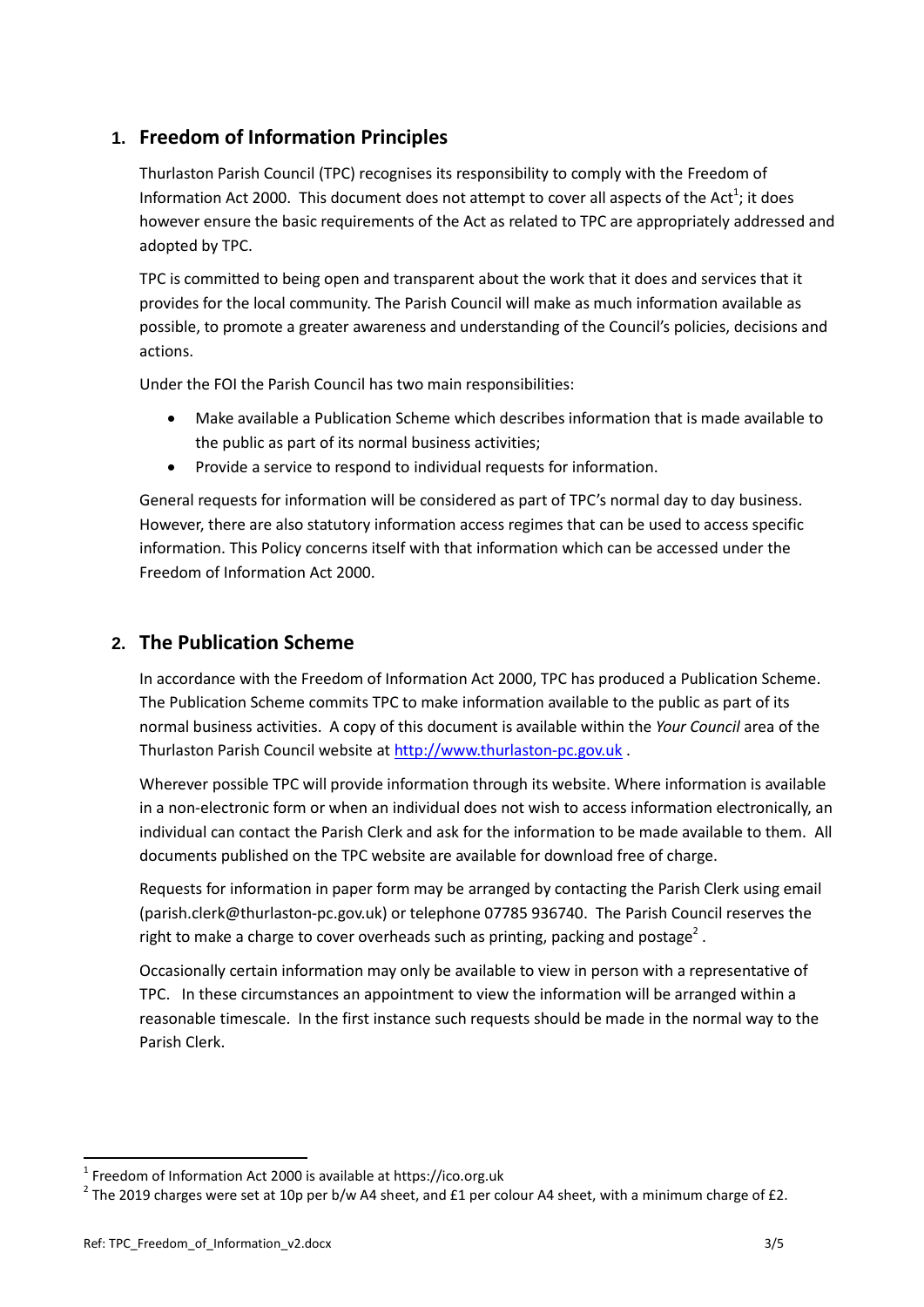## **3. Making a Freedom of Information Request**

The section relates to access to information which is not available or identified within the TPC Publication Scheme.

Anyone can make a request for information; there are no restrictions on age, nationality or place of residence (they do not necessarily need to be a Thurlaston resident).

Freedom of Information Requests need to be made in writing to the Parish Clerk who is responsible for responding to requests, usually by letter or e-mail.

When making a Freedom of Information request, the following information must be included:

- Name
- Contact details
- A detailed description of the recorded information required

TPC may ask for the request to be more specific in order for the information to be properly identified and provided.

When requesting information, the enquirer does not have to mention the Freedom of Information Act, nor the reasons why the information is sought.

Recorded information may include printed documents, computer files, letters, emails, photographs, and sound or video recordings.

You can ask for information in a particular format, such as:

- paper or electronic copies of information
- audio format
- large print

The Act does not give people access to individuals' own personal data (that is information about themselves) such as their health records or credit reference data. If a member of the public wants to see information that a public authority holds about them, they should make a Data Protection Act Subject Access Request.

Most Freedom of Information requests will be free of charge. However charges may be levied as described in section 2 of this document.

TPC will use best endeavours to respond to all Freedom of Information Requests within 20 working days. TPC will advise a requester when to expect the information if more time is required.

#### **4. Exemptions**

Anyone making a request to a public authority for information must be informed whether the public authority holds that information and supplied with it. However certain information items do not have to be revealed, such as personal information or commercially sensitive data. A full list of these exemptions are available on the Information Commissioner's website – [www.ico.org.uk.](http://www.ico.org.uk/)